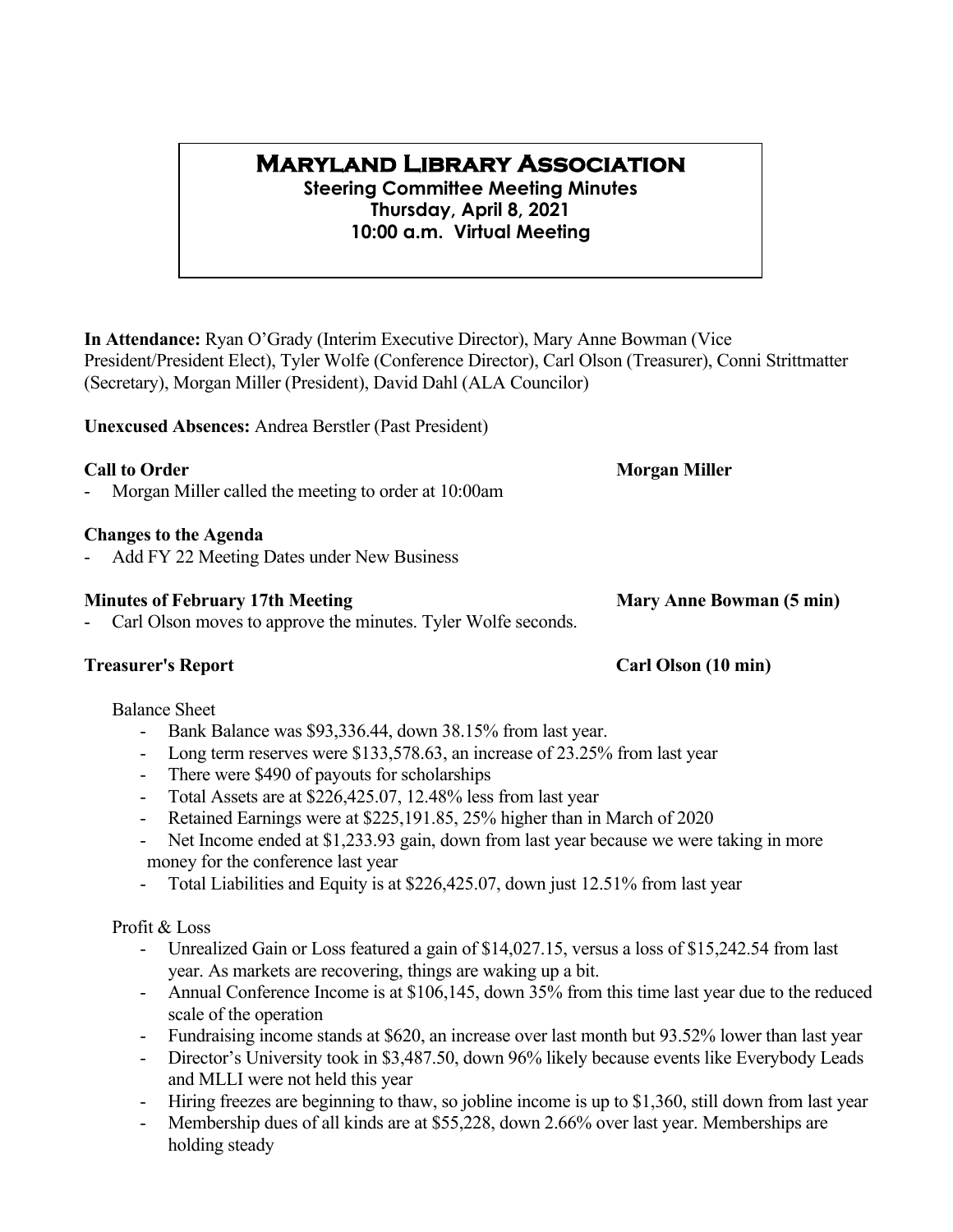- Income for group programs are at \$6,395.50, down 57.81% from last year
- Total Income and Gross Profit is at \$188,492.13, down about 42.36% from March 2020
- Scholarships are at \$1,850, just 8.82% higher than the same time last year
- Office expenses are at \$8,858.88, down 24.63% from the same time last year
- Personnel expenses are at \$98,807.44, down 6.5% from last year
- Program expenses remain stable at \$1,693.75, down almost 60% from last year
- Total expenses were \$188,743.83, down 24.65%
- Dividend income rose to \$1,485.63
- Net income is at \$1,233.93. Down from last year, but still a pretty good place to be.

### Budget vs. Actuals

- Annual conference income of \$106,145 is about 52.5% of the budgeted figure
- Fundraising income is at \$620, about 3.46% of the budgeted figure
- Jobline income is at \$1,360, 38.86% of the budgeted figure
- Membership dues at \$55,228 have reached 67.39% of the budgeted amount
- Program income of \$6,395.50 is just under 26% of the budgeted figure
- Total Income is \$188,492.13, 51.63% of the budgeted figure for the year
- Annual conference expenses are at 25.6% of the budgeted figure
- Bank and Credit card fees are at \$4,284.78, under 55% of the budgeted figure
- Scholarships have spent \$1,850, 61.67% of the budgeted figure
- Fundraising has not incurred any expenses yet
- Office expenses of \$8,858.88 are at 45.9%
- Personnel expenses are at \$98,807.44, which is 64% of the budgeted figure
- Professional fees are about where they were expected to be
- Program expenses are still at \$1,693.75, which is just under 34% of the budgeted allotment
- Property and Casualty Insurance was paid, so is at 100% of the budgeted amount
- Total expenses at \$188,743.83 is at 51.47% of the budgeted amount
- Net income of \$1,233.93 is above our anticipated income of \$767.88. There are still a few months before the end of the year so this is not a bad place to be

### Comments & Questions

- Budgeted figures were a lot of guess work last year because we were still in lockdown
- Ryan and Carl are beginning to work on next year's budget in the coming weeks
- Tyler will touch base with Ryan and Carl as well about the conference budget for next year
- While in the past, the budget was largely handled by the executive director and treasurer, we will take a different approach moving forward to make sure more are involved in the budget process
- Mary Anne Bowman moves to file the treasurer's report for audit. Tyler Wolfe seconds.

# **Unfinished Business**

# **Search Committee for MLA Executive Director**

- We wanted to begin this process in April, which is still possible but Morgan will need some help getting it started
- Everyone agrees that the Steering Committee will handle this without using a consultant
- We need to create a job description and do some market analysis for salary to ensure what we put out is competitive
- The job description is in the manual, but will likely need some updating
- We will want to reach out to other states in our region, such as New York, Virginia, and New Jersey, to assess their salary and benefits for their executive director
- We can cast a wide net for recruitment for this position
- The search committee should not be too large, but it is important that it have broad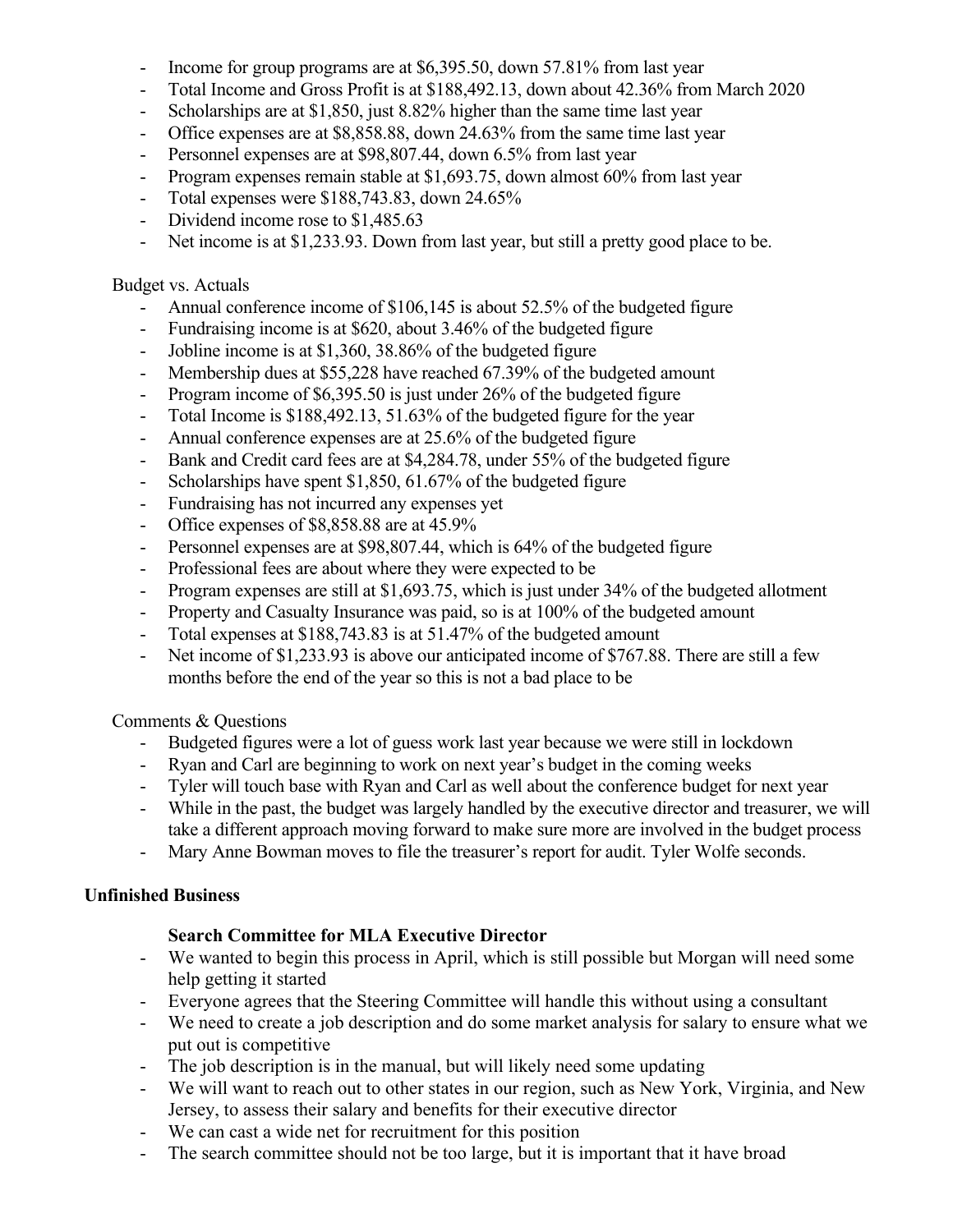representation from the state and types of library professionals. The following are Morgan's thoughts on who to include:

- The president would serve to lead the search committee
- **Morgan would like to ask Michelle Hamiel to serve on it or to ask someone from the** EDI task force
- The group would like to include Joe Thompson because of his extensive institutional knowledge of MLA and his connections with ALA
- **Morgan has spoken with Irene Padilla about having someone from MSL serve on the** committee
- We want to ensure we have someone from academic libraries. David Dahl could be that person considering his role as ALA councilor as well
- We could pick one or two division leader, such as a president of LDD, CSD, PSD, etc.
- **Possibly, we could have someone from the legislative panel since this is a priority for** MLA
- This could be a group of roughly seven people
- Tyler agrees with Michelle Hamiel and David Dahl. He adds that Mary Anne should be included since she will be working closely with this person next year as President
- Conni adds we should have someone who bring technology expertise and understanding to the search committee. This is David Dahl's primary job, so he would bring that
- David Dahl wonders if we should have someone who has gone through being a division president and past president, which would ensure that person brings the whole cycle of experience. Joe Thompson could bring this
- Mary Anne suggests Jill Hutchison, who has served as secretary, vice president, and soon to be president of CSD, which is one of the biggest divisions in MLA
- This leaves us with the following people: Morgan Miller (President), Mary Anne Bowman (President Elect), Michelle Hamiel (EDI), David Dahl (Academic/ALA Councilor), Irene Padilla (MSL), Jill Hutchison (CSD), and Joe Thompson (Past President/MLA experience)
- Carl Olson moves to accept the nominations for the steering committee. Tyler Wolfe seconds. All approve.
- Morgan Miller and Mary Anne Bowman will discuss the process of gathering job descriptions and salary. David mentions there is an annual report each state fills out. It may include salary for executive directors. David also suggests scanning the Maryland Non-Profit sector on top of other library positions. Conni mentions it may be good to get job descriptions from similar library states to ours, like Washington and Ohio, even if those salaries won't be comparative.
- The Steering Committee will create the job description and salary & benefits package. The search committee will focus on interviewing candidates to find someone who meets the needs the Steering Committee have set forth.

# **New Business**

# **MLA Office Administrative Opening**

- Sarah Biddinger, one of the part time office assistants at MLA, will be leaving MLA May  $14<sup>th</sup>$ for a new job at Carroll County
- Morgan and Ryan have been evaluating whether this position needs to be filled at this time. The office assistant job descriptions need work.
- This position opening may allow for us to have more flexibility for the Executive Director salary. Not filling it now would also allow for the Executive Director to make their own hiring decisions. This person may want a different kind of position, such a marketing person.
- Morgan would also like to consider giving Kate a bonus this year because of the work she has done holding the office together since February. Tyler and Ryan agree with giving Kate a bonus – she was doing a lot since Fall as Margaret was in and out of the hospital. Morgan,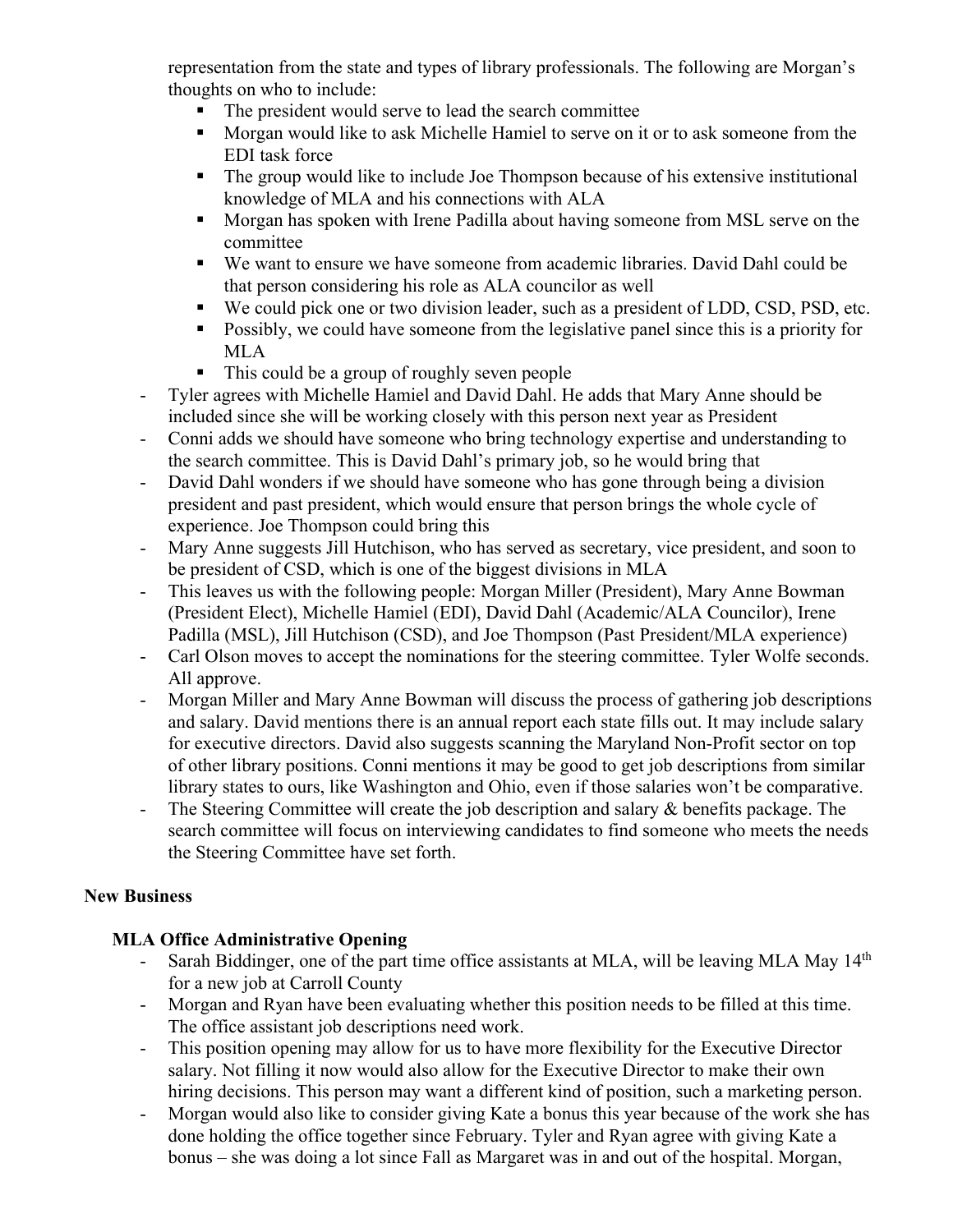Ryan, and Carl will discuss this soon so they can offer the bonus to Kate as soon as possible.

- David and Mary Anne also agree with Morgan's thoughts on not filling Sarah's position at this time

# **FY 22 Meeting Dates**

- Morgan, Mary Anne, and Ryan will meet to discuss FY22 meetings and upcoming Leadership Days for incoming MLA officers

- Ryan spoke for Morgan on legislative updates because Morgan had to step out early for another meeting.
- Irene, Andrea, and Morgan have done a lot of great work. Ryan will send a write up to everyone with more details.

# **President Elect Mary Anne Bowman (5 min)**

- Andrea has agreed to stay on as the Legislative Chair for next year
- Mary Anne is working on making appointments for positions for next year. Some of the people in some positions have been there for a while – she will be meeting with Ryan to discuss if she should just ask if they will stay or make a change
- Mary Anne is also working on her goals as the incoming President for next year. The Executive Board will need to approve those. Mary Anne will discuss these at Leadership Day and that the conference.

# **Interim Executive Director's Report Ryan O'Grady (5 min)**

- Ryan reported that we should be at 412 conference registrations once a few more get registered. This is significantly more than the goal set of 150.
- Because many libraries are starting to open, it's good that MLA Annual sessions are being recorded some staff may be juggling more than expected during that time
- Everyone will be getting a tote and other materials for conference through MILO right after the conference. It's not important to get them prior and MLA is quite busy preparing for conference
- We are still building all the zoom links and managing incoming registrations.
- Ryan will catch up with Tyler on registrations later
- Sarah's last day is May 14<sup>th</sup>. Please consider sending a note congratulating her on her new job

# **ALA Councilor's Report David Dahl (10 min)**

- Library funding in the Build America's Libraries act is not a part of Biden's plan. ALA is working on this to try to get Libraries included in that final bill. Advocacy on this point will be important.
- ALA is asking for Chapters to send "Dear Appropriator" letters to their congress-members. David is not sure if we've done that as a Chapter in the past – we've more often used a more grassroots approach asking individuals to do this rather than MLA as an organization sending something. Perhaps this is something we may want to talk about with the legislative panel to consider.
- There was an email to the chapter relations list about ALA's state eco-system initiative. There is a selfassessment in there for us to see if we know our state eco-system well. This could be a good exercise to do with the new Executive Director to see where we could improve.
- ALA Council had a meeting in March. One topic was vaccine prioritization for library staff. The resolution put forward during Midwinter asked for a follow up report by a number of ALA groups by the end of March. The basic premise of the follow up is that it's not advantageous for ALA to send blanket statements to local delegations. Instead, it was more of an information session for councilors to manage this situation more locally because blanket statements like this can sometimes cause more damage than good.
- There is a working group preparing resolutions to address the changes proposed in Forward Together for

# **President's Report Morgan Miller (10 min)**